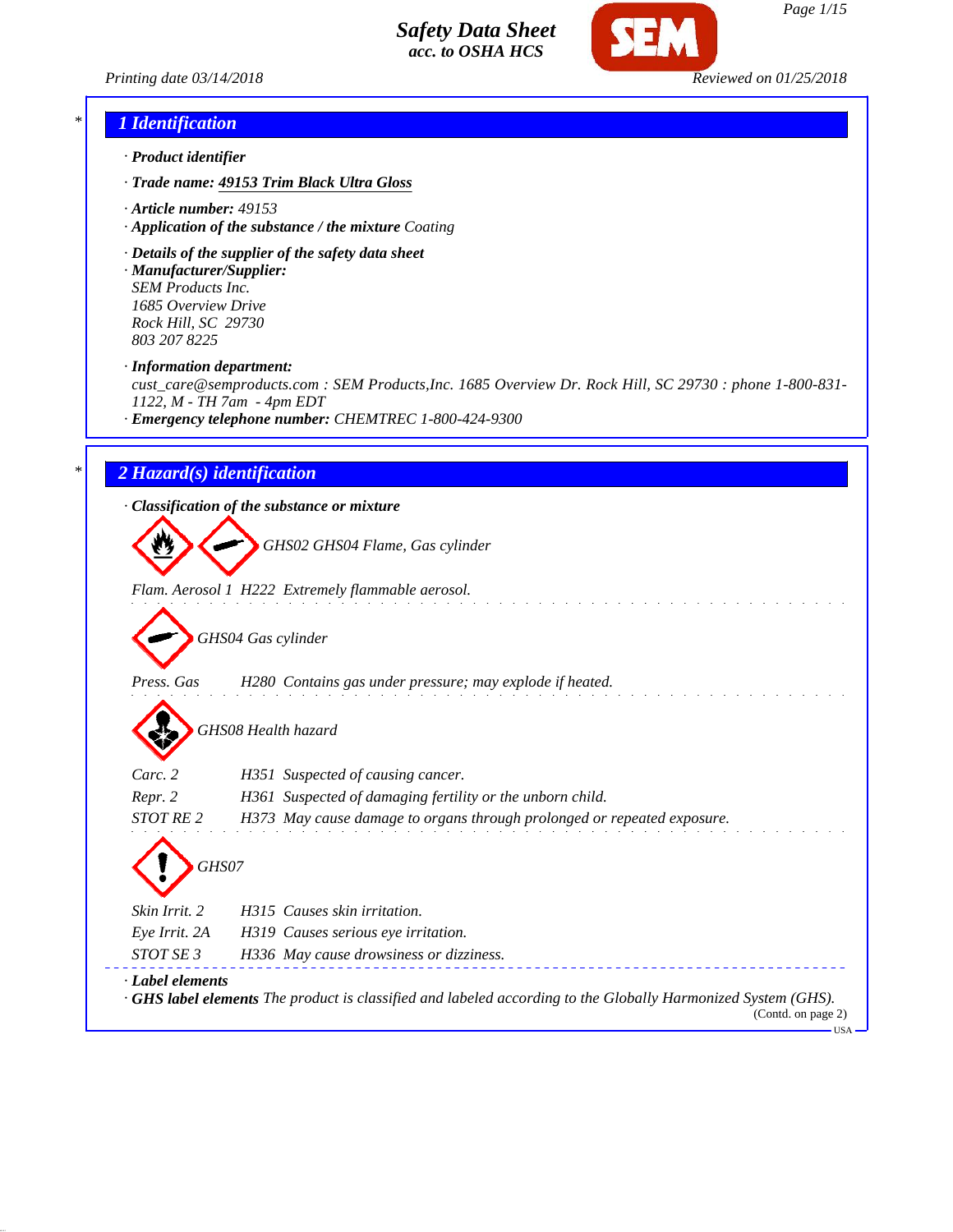*Printing date 03/14/2018 Reviewed on 01/25/2018*

**SEM** 

*Trade name: 49153 Trim Black Ultra Gloss*

| · Hazard pictograms               | (Contd. of page 1)                                                                                            |
|-----------------------------------|---------------------------------------------------------------------------------------------------------------|
|                                   |                                                                                                               |
|                                   |                                                                                                               |
| GHS02<br>GHS <sub>04</sub>        | GHS07<br>GHS08                                                                                                |
| · Signal word Danger              |                                                                                                               |
|                                   | · Hazard-determining components of labeling:                                                                  |
| acetone                           |                                                                                                               |
| toluene                           |                                                                                                               |
| butanone                          |                                                                                                               |
| n-butyl acetate                   |                                                                                                               |
| · Hazard statements               |                                                                                                               |
|                                   | H222 Extremely flammable aerosol.                                                                             |
|                                   | H280 Contains gas under pressure; may explode if heated.                                                      |
| H315 Causes skin irritation.      |                                                                                                               |
|                                   | H319 Causes serious eye irritation.                                                                           |
| H351 Suspected of causing cancer. |                                                                                                               |
|                                   | H361 Suspected of damaging fertility or the unborn child.                                                     |
|                                   | H336 May cause drowsiness or dizziness.                                                                       |
|                                   | H373 May cause damage to organs through prolonged or repeated exposure.                                       |
| · Precautionary statements        |                                                                                                               |
| P201                              | Obtain special instructions before use.                                                                       |
| P202                              | Do not handle until all safety precautions have been read and understood.                                     |
| P210                              | Keep away from heat/sparks/open flames/hot surfaces. - No smoking.                                            |
| <i>P211</i><br>P <sub>251</sub>   | Do not spray on an open flame or other ignition source.                                                       |
| P <sub>260</sub>                  | Pressurized container: Do not pierce or burn, even after use.                                                 |
| P <sub>264</sub>                  | Do not breathe dust/fume/gas/mist/vapors/spray.<br>Wash thoroughly after handling.                            |
| P271                              | Use only outdoors or in a well-ventilated area.                                                               |
| P280                              | Wear protective gloves/protective clothing/eye protection/face protection.                                    |
| $P302 + P352$                     | If on skin: Wash with plenty of water.                                                                        |
| P304+P340                         | IF INHALED: Remove person to fresh air and keep comfortable for breathing.                                    |
|                                   | P305+P351+P338 If in eyes: Rinse cautiously with water for several minutes. Remove contact lenses, if present |
|                                   | and easy to do. Continue rinsing.                                                                             |
| P308+P313                         | IF exposed or concerned: Get medical advice/attention.                                                        |
| <i>P312</i>                       | Call a poison center/doctor if you feel unwell.                                                               |
| P321                              | Specific treatment (see on this label).                                                                       |
| P314                              | Get medical advice/attention if you feel unwell.                                                              |
| $P362 + P364$                     | Take off contaminated clothing and wash it before reuse.                                                      |
| $P332 + P313$                     | If skin irritation occurs: Get medical advice/attention.                                                      |
| $P337 + P313$                     | If eye irritation persists: Get medical advice/attention.                                                     |
| $P403 + P233$                     | Store in a well-ventilated place. Keep container tightly closed.                                              |
| P <sub>405</sub>                  | Store locked up.                                                                                              |
| $P410 + P403$                     | Protect from sunlight. Store in a well-ventilated place.                                                      |
| P410+P412                         | Protect from sunlight. Do not expose to temperatures exceeding 50°C/122°F.                                    |
| <i>P501</i>                       | Dispose of contents/container in accordance with local/regional/national/international<br>regulations.        |

(Contd. on page 3)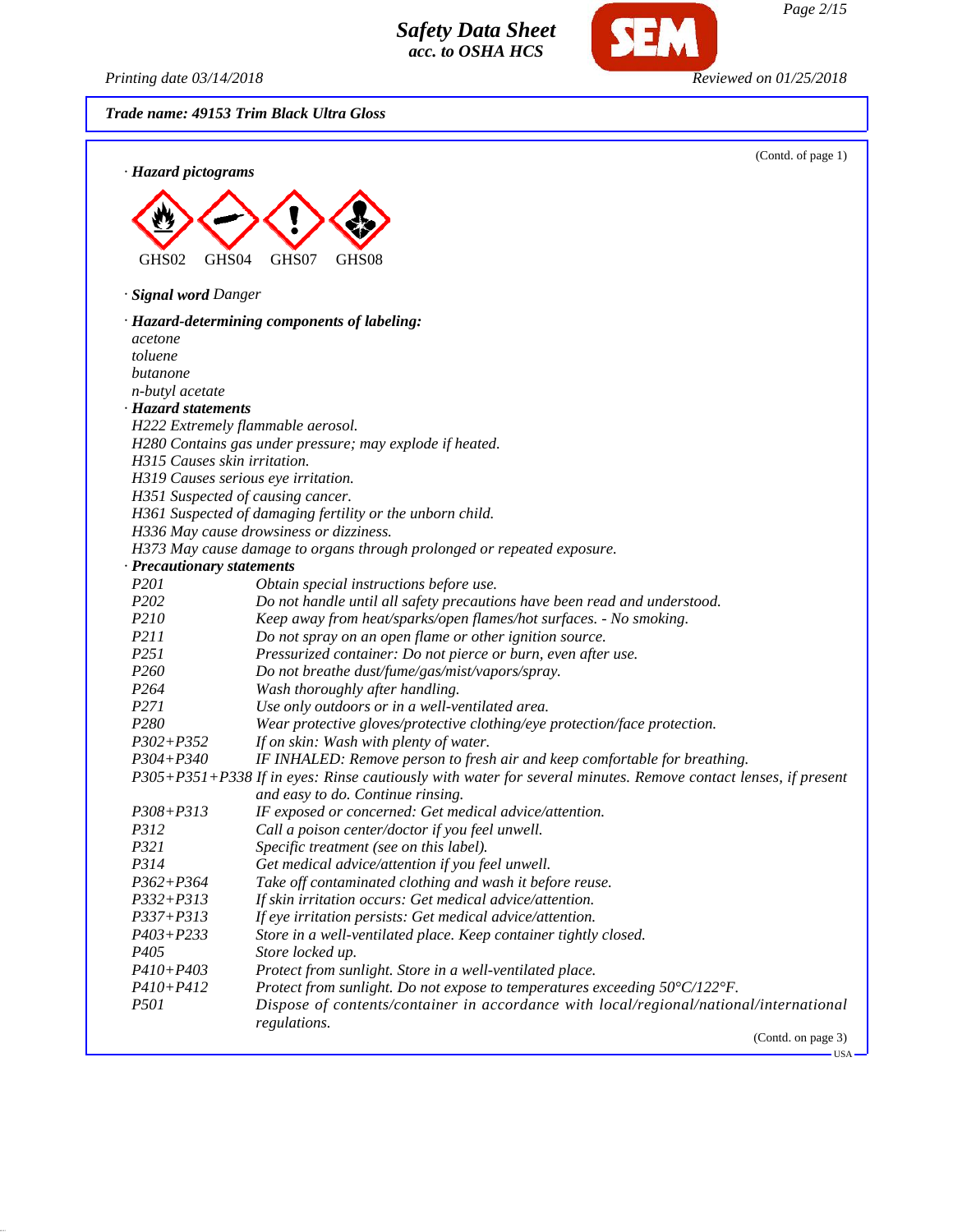*Printing date 03/14/2018 Reviewed on 01/25/2018*

*· Classification system:*

*Trade name: 49153 Trim Black Ultra Gloss*



 HEALTH FIRE  $\overline{\text{REACTIVITY 3}}$  *Reactivity* = 3 2 *Health = 2* 4 *Fire = 4*

*· Other hazards*

2 4 3

- *· Results of PBT and vPvB assessment*
- *· PBT: Not applicable.*
- *· vPvB: Not applicable.*

### *\* 3 Composition/information on ingredients*

- *· Chemical characterization: Mixtures*
- *· Description:*
- *Mixture: consisting of the following components. Weight percentages*

| · Dangerous components: |                                                  |             |
|-------------------------|--------------------------------------------------|-------------|
| $67-64-1$ acetone       |                                                  | 30-40%      |
|                         | 68476-86-8 Petroleum gases, liquefied, sweetened | $13 - 30\%$ |
| 108-88-3 toluene        |                                                  | $27 - 10\%$ |
|                         | 763-69-9 ethyl 3-ethoxypropionate                | $1.5 - 5\%$ |
|                         | 110-19-0 isobutyl acetate                        | $1.5 - 5\%$ |
|                         | 78-93-3 butanone                                 | $1.5 - 5\%$ |
|                         | 123-86-4 $n$ -butyl acetate                      | $1.5 - 5\%$ |
|                         | 108-65-6 2-methoxy-1-methylethyl acetate         | $1.5 - 5\%$ |
| 1330-20-7 xylene        |                                                  | $1 - 1.5\%$ |
|                         | $100-41-4$ ethylbenzene                          | $≥0.1-S1%$  |

## *\* 4 First-aid measures*

- *· Description of first aid measures*
- *· After inhalation: In case of unconsciousness place patient stably in side position for transportation.*
- *· After skin contact: Immediately wash with water and soap and rinse thoroughly.*
- *· After eye contact:*

*Rinse opened eye for several minutes under running water. If symptoms persist, consult a doctor.*

- *· After swallowing: If symptoms persist consult doctor.*
- *· Information for doctor:*

*· Most important symptoms and effects, both acute and delayed No further relevant information available.*

(Contd. on page 4) USA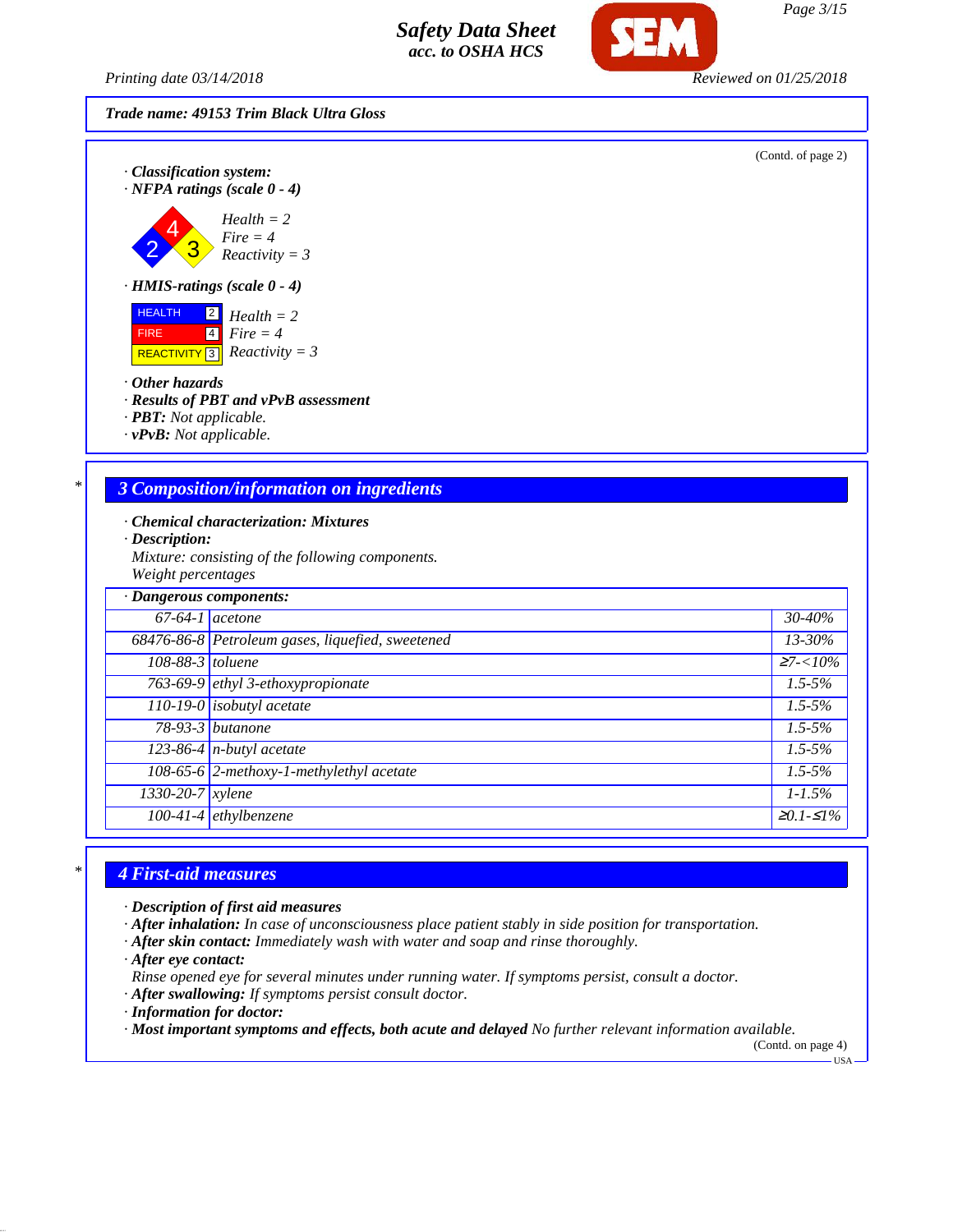*Printing date 03/14/2018 Reviewed on 01/25/2018*

*Trade name: 49153 Trim Black Ultra Gloss*

*· Indication of any immediate medical attention and special treatment needed No further relevant information available.*

### *\* 5 Fire-fighting measures*

- *· Extinguishing media*
- *· Suitable extinguishing agents:*
- *CO2, extinguishing powder or water spray. Fight larger fires with water spray or alcohol resistant foam.*
- *· Special hazards arising from the substance or mixture No further relevant information available.*
- *· Advice for firefighters*
- *· Protective equipment: No special measures required.*

#### *\* 6 Accidental release measures*

- *· Personal precautions, protective equipment and emergency procedures Wear protective equipment. Keep unprotected persons away.*
- *· Environmental precautions: Do not allow to enter sewers/ surface or ground water.*
- *· Methods and material for containment and cleaning up:*
- *Dispose contaminated material as waste according to item 13.*
- *Ensure adequate ventilation.*
- *· Reference to other sections*
- *See Section 7 for information on safe handling.*
- *See Section 8 for information on personal protection equipment.*
- *See Section 13 for disposal information.*
- *· Protective Action Criteria for Chemicals*

| $\cdot$ PAC-1:                |                                              |                        |
|-------------------------------|----------------------------------------------|------------------------|
|                               | $67-64-1$ acetone                            | 200 ppm                |
| 108-88-3 toluene              |                                              | 67 ppm                 |
|                               | 763-69-9 $\left $ ethyl 3-ethoxypropionate   | $1.6$ ppm              |
|                               | $110-19-0$ isobutyl acetate                  | $450$ ppm              |
|                               | $78-93-3$ butanone                           | $\overline{200}$ ppm   |
|                               | $\overline{123}$ -86-4   n-butyl acetate     | 5 ppm                  |
|                               | 108-65-6 2-methoxy-1-methylethyl acetate     | $\overline{50}$ ppm    |
| $1330 - 20 - 7$ <i>xylene</i> |                                              | $\overline{130}$ ppm   |
|                               | 1333-86-4 Carbon black                       | 9 $mg/m^3$             |
|                               | $100-41-4$ ethylbenzene                      | 33 ppm                 |
|                               | 78-83-1 butanol                              | 150 ppm                |
| $\cdot$ PAC-2:                |                                              |                        |
|                               | $67-64-1$ acetone                            | $3200*$ ppm            |
| $108-88-3$ toluene            |                                              | 560 ppm                |
|                               | 763-69-9 ethyl 3-ethoxypropionate            | $\overline{18}$ ppm    |
|                               | $110-19-0$ isobutyl acetate                  | $\overline{1300*ppm}$  |
|                               | $78-93-3$ butanone                           | $\frac{1}{2700}$ * ppm |
|                               | 123-86-4 $n$ -butyl acetate                  | 200 ppm                |
|                               | 108-65-6 $ 2$ -methoxy-1-methylethyl acetate | $1,000$ ppm            |
|                               |                                              | (Cond. on page 5)      |

(Contd. of page 3)

*Page 4/15*

USA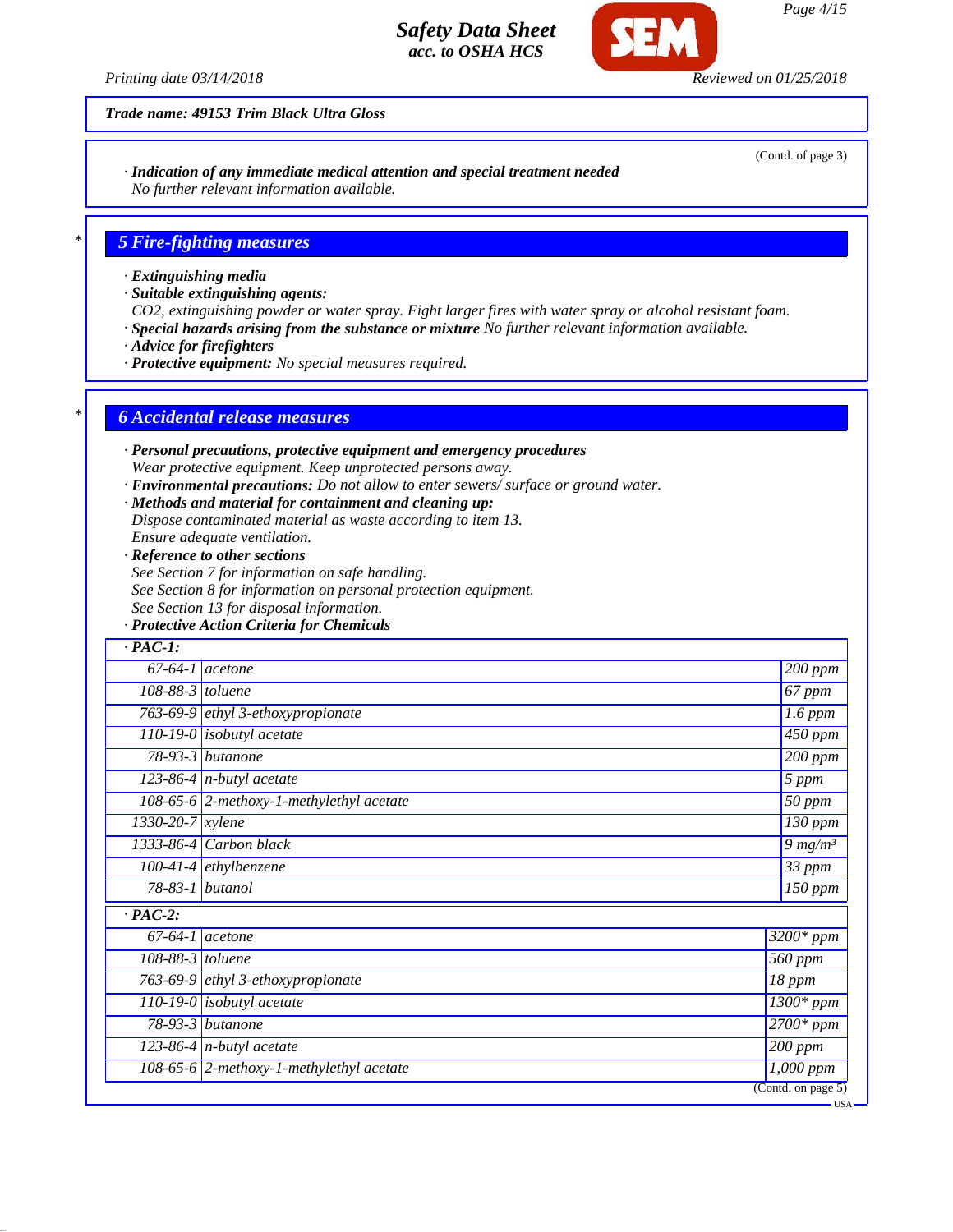

*Printing date 03/14/2018 Reviewed on 01/25/2018*

*Trade name: 49153 Trim Black Ultra Gloss*

|                               |                                          | (Contd. of page 4)            |
|-------------------------------|------------------------------------------|-------------------------------|
| $1330 - 20 - 7$ xylene        |                                          | $\overline{920}$ * ppm        |
|                               | 1333-86-4 Carbon black                   | $\sqrt{99}$ mg/m <sup>3</sup> |
|                               | $\overline{100}$ -41-4 ethylbenzene      | $1100*$ ppm                   |
| 78-83-1 butanol               |                                          | 1,300 ppm                     |
| $\cdot$ PAC-3:                |                                          |                               |
| $67-64-1$ acetone             |                                          | $5700*ppm$                    |
| $108-88-3$ toluene            |                                          | $3700*$ ppm                   |
|                               | 763-69-9 ethyl 3-ethoxypropionate        | 110 ppm                       |
|                               | $110-19-0$ isobutyl acetate              | 7500** ppm                    |
|                               | $\overline{78}$ -93-3 butanone           | $\overline{4000}$ * ppm       |
|                               | $\sqrt{123-86-4}$ n-butyl acetate        | $3000*$ ppm                   |
|                               | 108-65-6 2-methoxy-1-methylethyl acetate | $5000*$ ppm                   |
| $\overline{1330-20-7}$ xylene |                                          | $2500*$ ppm                   |
|                               | 1333-86-4 Carbon black                   | 590 mg/m <sup>3</sup>         |
|                               | $100-41-4$ ethylbenzene                  | $\overline{1800}$ * ppm       |
| 78-83-1 butanol               |                                          | $8000*$ ppm                   |

#### *\* 7 Handling and storage*

#### *· Handling:*

*· Precautions for safe handling No special measures required.*

*· Information about protection against explosions and fires:*

*Do not spray on a naked flame or any incandescent material. Keep ignition sources away - Do not smoke.*

*Pressurized container: protect from sunlight and do not expose to temperatures exceeding 50°C, i.e. electric lights. Do not pierce or burn, even after use.*

*· Conditions for safe storage, including any incompatibilities*

*· Storage:*

*· Requirements to be met by storerooms and receptacles: Observe official regulations on storing packagings with pressurized containers.*

*· Information about storage in one common storage facility: Not required.*

*· Further information about storage conditions: Keep receptacle tightly sealed.*

*· Specific end use(s) No further relevant information available.*

## *\* 8 Exposure controls/personal protection*

*· Additional information about design of technical systems: No further data; see item 7.*

*· Control parameters*

*· Components with limit values that require monitoring at the workplace:*

*The following constituents are the only constituents of the product which have a PEL, TLV or other recommended exposure limit.*

*At this time, the other constituents have no known exposure limits.*

#### *67-64-1 acetone*

*PEL Long-term value: 2400 mg/m³, 1000 ppm*

(Contd. on page 6)

USA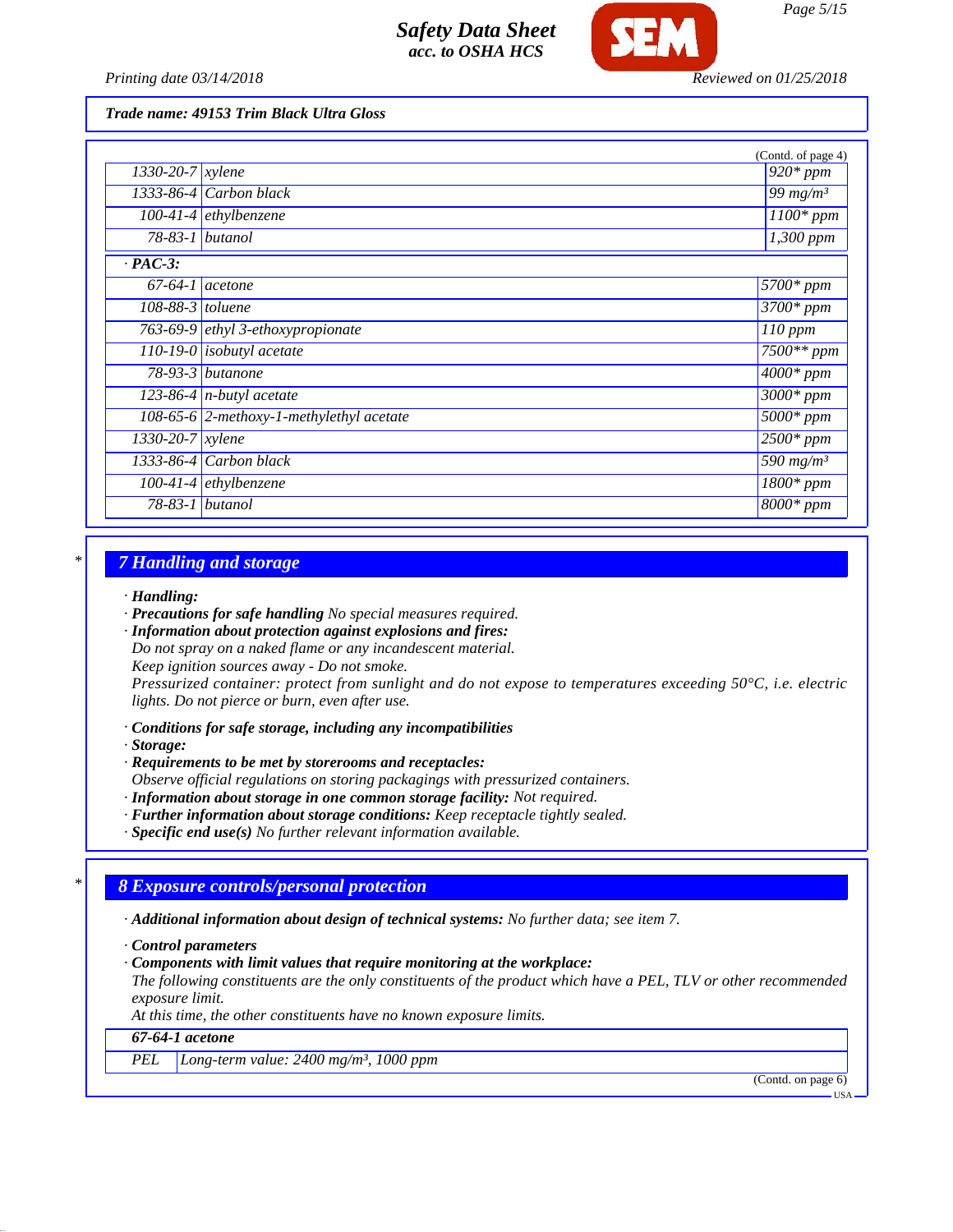

SEM

## *Trade name: 49153 Trim Black Ultra Gloss*

|            |                                                                                                      | (Contd. of page 5) |
|------------|------------------------------------------------------------------------------------------------------|--------------------|
| <b>REL</b> | Long-term value: 590 mg/m <sup>3</sup> , 250 ppm                                                     |                    |
| <b>TLV</b> | Short-term value: 1187 mg/m <sup>3</sup> , 500 ppm                                                   |                    |
|            | Long-term value: 594 mg/m <sup>3</sup> , 250 ppm<br><b>BEI</b>                                       |                    |
|            | 108-88-3 toluene                                                                                     |                    |
| <b>PEL</b> | Long-term value: 200 ppm                                                                             |                    |
|            | Ceiling limit value: 300; 500* ppm                                                                   |                    |
|            | *10-min peak per 8-hr shift                                                                          |                    |
| <b>REL</b> | Short-term value: $560$ mg/m <sup>3</sup> , 150 ppm                                                  |                    |
|            | Long-term value: 375 mg/m <sup>3</sup> , 100 ppm                                                     |                    |
| <b>TLV</b> | Long-term value: 75 mg/m <sup>3</sup> , 20 ppm                                                       |                    |
|            | BEI                                                                                                  |                    |
|            | 110-19-0 isobutyl acetate                                                                            |                    |
| <b>PEL</b> | Long-term value: 700 mg/m <sup>3</sup> , 150 ppm                                                     |                    |
| <b>REL</b> | Long-term value: 700 mg/m <sup>3</sup> , 150 ppm                                                     |                    |
| <b>TLV</b> | Short-term value: $712$ mg/m <sup>3</sup> , 150 ppm                                                  |                    |
|            | Long-term value: 238 mg/m <sup>3</sup> , 50 ppm                                                      |                    |
|            | 78-93-3 butanone                                                                                     |                    |
| <b>PEL</b> | Long-term value: 590 mg/m <sup>3</sup> , 200 ppm                                                     |                    |
| <b>REL</b> | Short-term value: 885 mg/m <sup>3</sup> , 300 ppm                                                    |                    |
|            | Long-term value: 590 mg/m <sup>3</sup> , 200 ppm                                                     |                    |
| <b>TLV</b> | Short-term value: $885$ mg/m <sup>3</sup> , 300 ppm                                                  |                    |
|            | Long-term value: 590 mg/m <sup>3</sup> , 200 ppm<br><b>BEI</b>                                       |                    |
|            | 123-86-4 n-butyl acetate                                                                             |                    |
| <b>PEL</b> | Long-term value: 710 mg/m <sup>3</sup> , 150 ppm                                                     |                    |
| <b>REL</b> | Long-term value: 950 mg/m <sup>3</sup> , 200 ppm                                                     |                    |
|            |                                                                                                      |                    |
| <b>TLV</b> | Short-term value: 712 mg/m <sup>3</sup> , 150 ppm<br>Long-term value: 238 mg/m <sup>3</sup> , 50 ppm |                    |
|            | 108-65-6 2-methoxy-1-methylethyl acetate                                                             |                    |
|            | WEEL Long-term value: 50 ppm                                                                         |                    |
|            | 1330-20-7 xylene                                                                                     |                    |
| <b>PEL</b> | Long-term value: $435$ mg/m <sup>3</sup> , 100 ppm                                                   |                    |
| <b>REL</b> | Short-term value: $655$ mg/m <sup>3</sup> , 150 ppm                                                  |                    |
|            | Long-term value: 435 mg/m <sup>3</sup> , 100 ppm                                                     |                    |
| <b>TLV</b> | Short-term value: $651$ mg/m <sup>3</sup> , 150 ppm                                                  |                    |
|            | Long-term value: $434$ mg/m <sup>3</sup> , 100 ppm                                                   |                    |
|            | <b>BEI</b>                                                                                           |                    |
|            | 100-41-4 ethylbenzene                                                                                |                    |
| <b>PEL</b> | Long-term value: 435 mg/m <sup>3</sup> , 100 ppm                                                     |                    |
| <b>REL</b> | Short-term value: 545 mg/m <sup>3</sup> , 125 ppm                                                    |                    |
|            | Long-term value: 435 mg/m <sup>3</sup> , 100 ppm                                                     |                    |
|            |                                                                                                      |                    |
| <b>TLV</b> | Long-term value: 87 mg/m <sup>3</sup> , 20 ppm<br>BEI                                                |                    |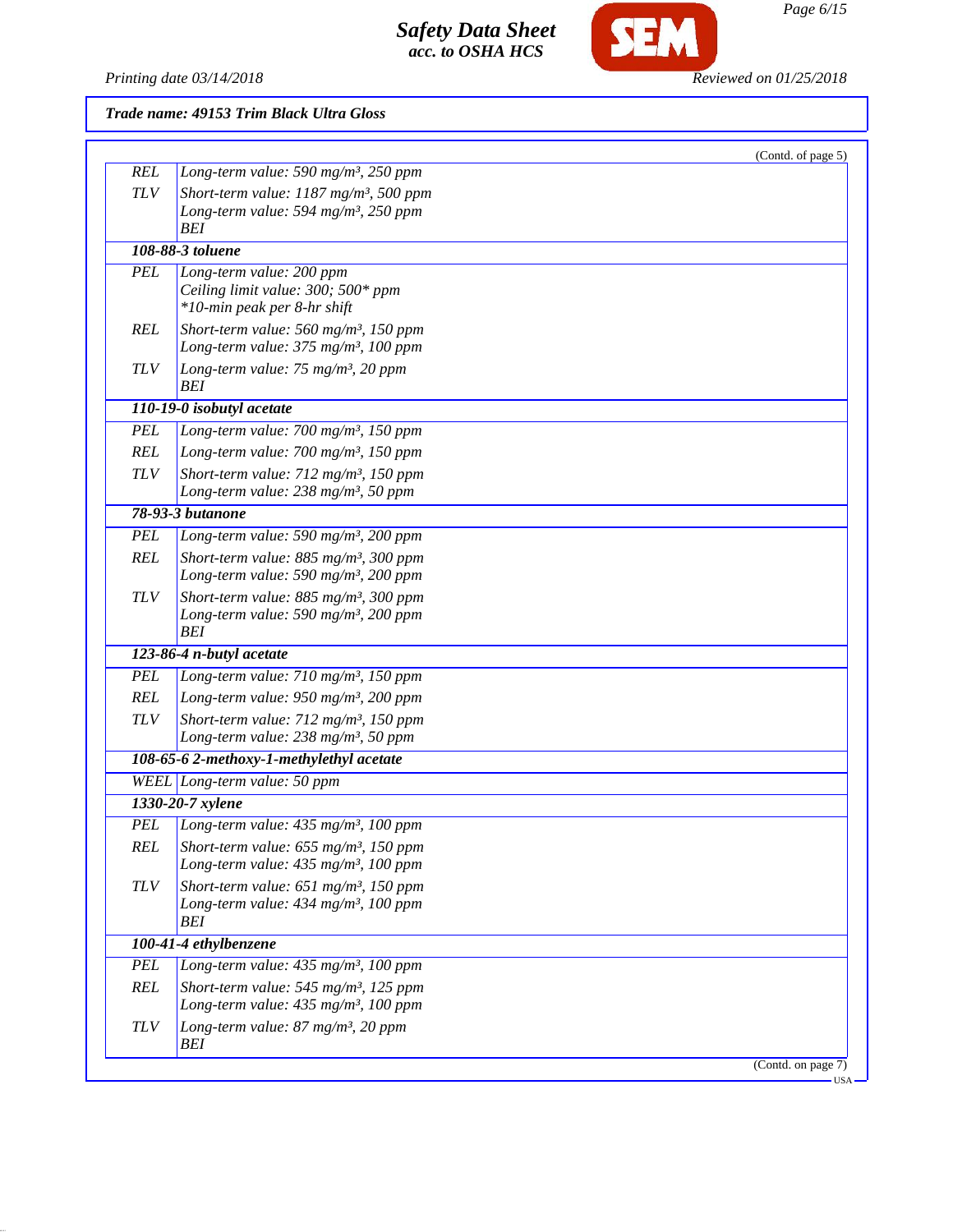

SEM

*Trade name: 49153 Trim Black Ultra Gloss*

| · Ingredients with biological limit values:                                                 |                    |
|---------------------------------------------------------------------------------------------|--------------------|
| 67-64-1 acetone                                                                             |                    |
| $BEI$ 50 mg/L                                                                               |                    |
| Medium: urine                                                                               |                    |
| Time: end of shift                                                                          |                    |
| Parameter: Acetone (nonspecific)                                                            |                    |
| 108-88-3 toluene                                                                            |                    |
| $BEI$ 0.02 mg/L                                                                             |                    |
| Medium: blood                                                                               |                    |
| Time: prior to last shift of workweek                                                       |                    |
| Parameter: Toluene                                                                          |                    |
| $0.03$ mg/L                                                                                 |                    |
| Medium: urine                                                                               |                    |
| Time: end of shift                                                                          |                    |
| Parameter: Toluene                                                                          |                    |
|                                                                                             |                    |
| $0.3$ mg/g creatinine                                                                       |                    |
| Medium: urine                                                                               |                    |
| Time: end of shift                                                                          |                    |
| Parameter: o-Cresol with hydrolysis (background)                                            |                    |
| 78-93-3 butanone                                                                            |                    |
| $BEI$ 2 mg/L                                                                                |                    |
| Medium: urine                                                                               |                    |
| Time: end of shift                                                                          |                    |
| Parameter: MEK                                                                              |                    |
| 1330-20-7 xylene                                                                            |                    |
| BEI $1.5$ g/g creatinine                                                                    |                    |
| Medium: urine                                                                               |                    |
| Time: end of shift                                                                          |                    |
| Parameter: Methylhippuric acids                                                             |                    |
| 100-41-4 ethylbenzene                                                                       |                    |
| BEI $0.7$ g/g creatinine                                                                    |                    |
| Medium: urine                                                                               |                    |
| Time: end of shift at end of workweek                                                       |                    |
| Parameter: Sum of mandelic acid and phenylglyoxylic acid (nonspecific, semi-quantitative)   |                    |
|                                                                                             |                    |
|                                                                                             |                    |
| Medium: end-exhaled air                                                                     |                    |
| Time: not critical                                                                          |                    |
| Parameter: Ethyl benzene (semi-quantitative)                                                |                    |
| · Additional information: The lists that were valid during the creation were used as basis. |                    |
| · Exposure controls                                                                         |                    |
| · Personal protective equipment:                                                            |                    |
| · General protective and hygienic measures:                                                 |                    |
| Keep away from foodstuffs, beverages and feed.                                              |                    |
| Immediately remove all soiled and contaminated clothing.                                    |                    |
| Wash hands before breaks and at the end of work.                                            |                    |
| Store protective clothing separately.                                                       |                    |
|                                                                                             | (Contd. on page 8) |

*Page 7/15*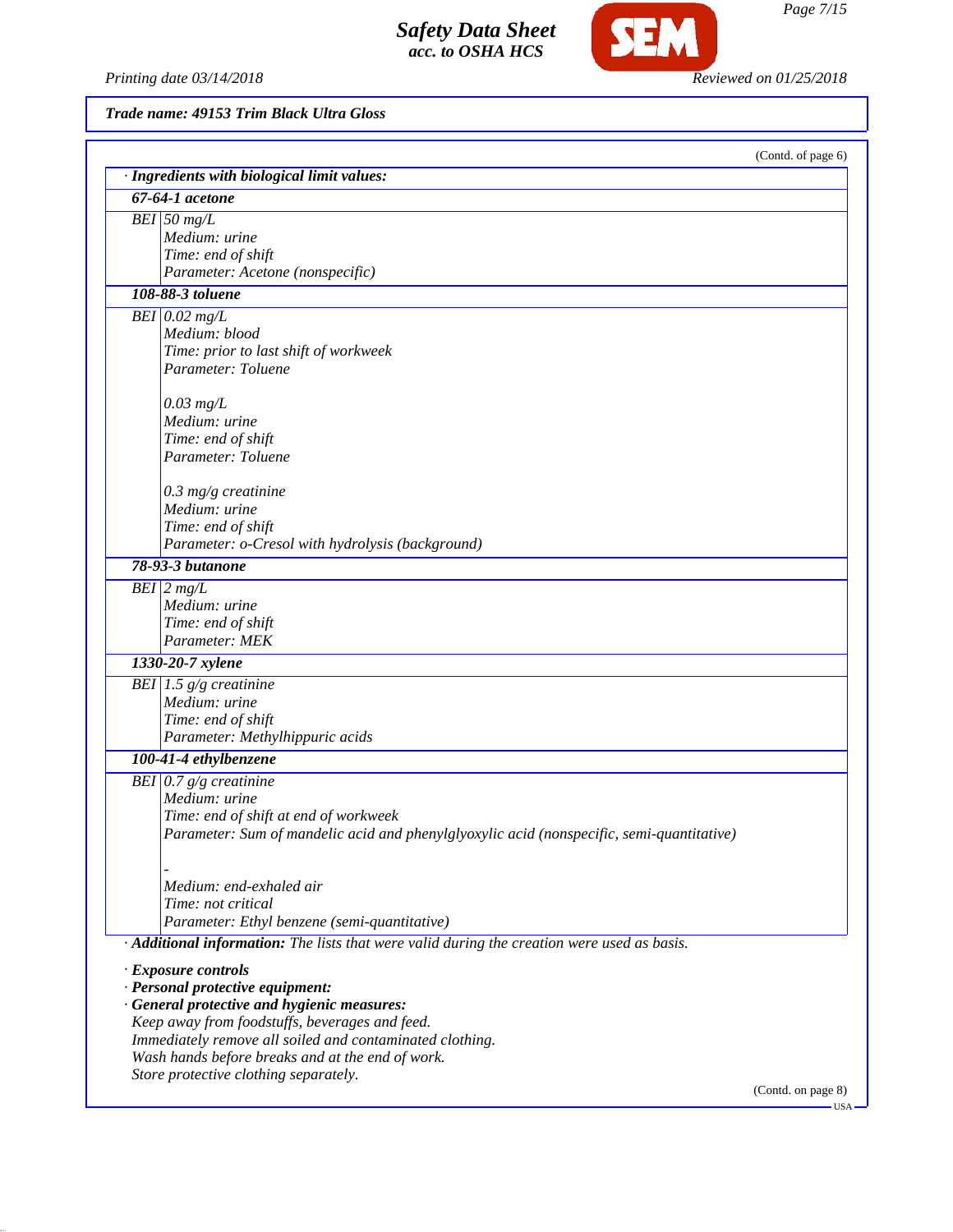

#### *Trade name: 49153 Trim Black Ultra Gloss*

(Contd. of page 7)

*Avoid contact with the eyes and skin.*

*· Breathing equipment:*

*In case of brief exposure or low pollution use respiratory filter device. In case of intensive or longer exposure use respiratory protective device that is independent of circulating air.*

*· Protection of hands:*

*Due to missing tests no recommendation to the glove material can be given for the product/ the preparation/ the chemical mixture.*

*Selection of the glove material on consideration of the penetration times, rates of diffusion and the degradation*



*Protective gloves*

*The glove material has to be impermeable and resistant to the product/ the substance/ the preparation. · Material of gloves*

*The selection of the suitable gloves does not only depend on the material, but also on further marks of quality and varies from manufacturer to manufacturer. As the product is a preparation of several substances, the resistance of the glove material can not be calculated in advance and has therefore to be checked prior to the application.*

*· Penetration time of glove material*

*The exact break trough time has to be found out by the manufacturer of the protective gloves and has to be observed.*

*· Eye protection:*

*Safety glasses*



*Tightly sealed goggles*

### *\* 9 Physical and chemical properties*

| · Information on basic physical and chemical properties<br>· General Information                          |                               |                    |
|-----------------------------------------------------------------------------------------------------------|-------------------------------|--------------------|
| $\cdot$ Appearance:<br>Form:                                                                              | Aerosol                       |                    |
| Color:                                                                                                    | <b>Black</b>                  |                    |
| $\cdot$ Odor:                                                                                             | Characteristic                |                    |
| · Odor threshold:                                                                                         | Not determined.               |                    |
| $\cdot$ pH-value:                                                                                         | Not determined.               |                    |
| $\cdot$ Change in condition<br><b>Melting point/Melting range:</b><br><b>Boiling point/Boiling range:</b> | Undetermined.<br>55.8-56.6 °C |                    |
| $\cdot$ Flash point:                                                                                      | $-103\text{ °C}$              |                    |
| · Flammability (solid, gaseous):                                                                          | Not applicable.               |                    |
| · Ignition temperature:                                                                                   | 405 °C                        |                    |
| $\cdot$ Decomposition temperature:                                                                        | Not determined.               |                    |
| $\cdot$ Auto igniting:                                                                                    | Product is not selfigniting.  |                    |
|                                                                                                           |                               | (Contd. on page 9) |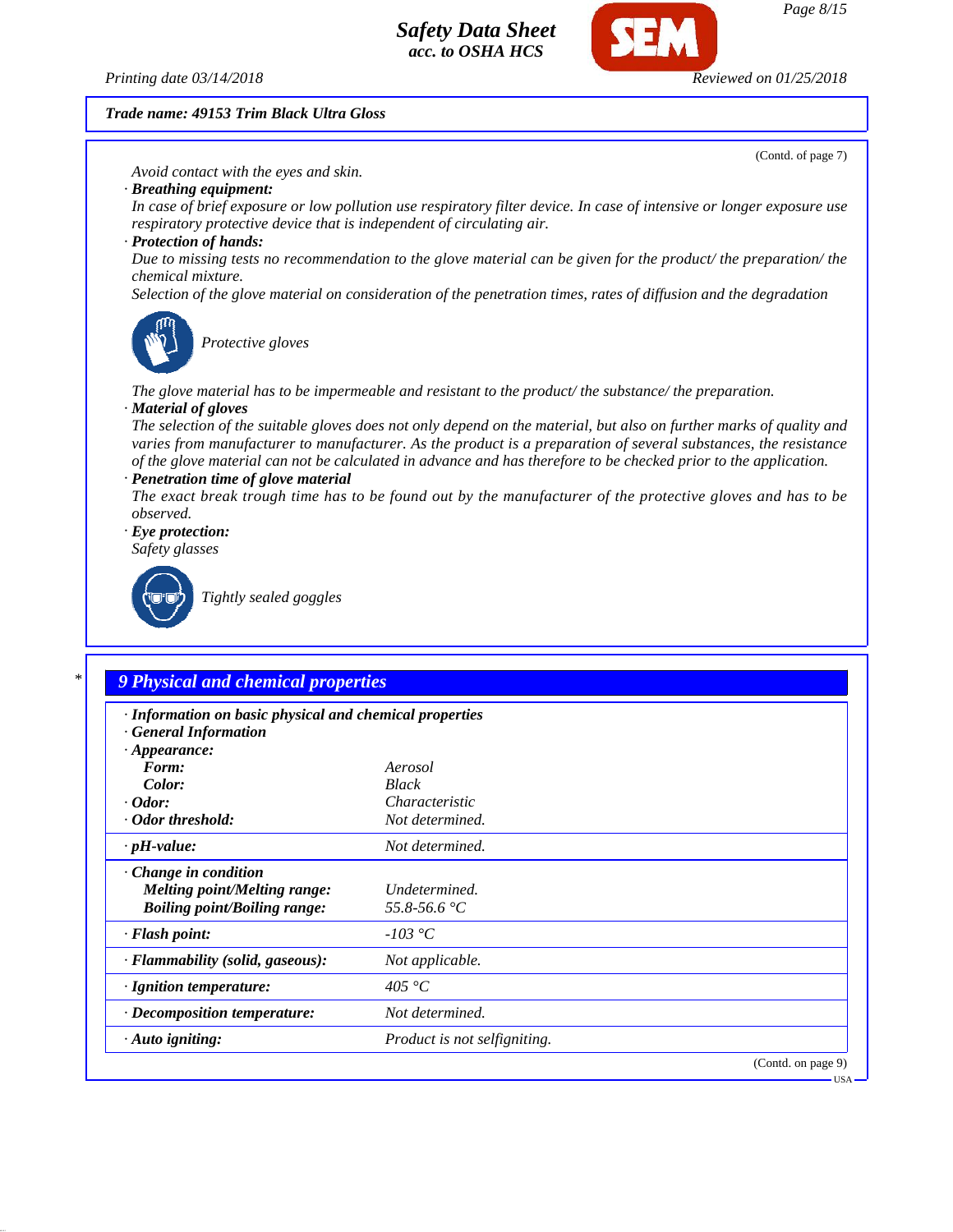

### *Trade name: 49153 Trim Black Ultra Gloss*

|                                                            |                                                          | (Contd. of page 8) |
|------------------------------------------------------------|----------------------------------------------------------|--------------------|
| · Danger of explosion:                                     | In use, may form flammable/explosive vapour-air mixture. |                    |
| · Explosion limits:                                        |                                                          |                    |
| Lower:                                                     | $1.9$ Vol %                                              |                    |
| <b>Upper:</b>                                              | $13$ Vol $\%$                                            |                    |
| $\cdot$ Vapor pressure at 20 $\cdot$ C:                    | $233$ hPa                                                |                    |
| $\cdot$ Density at 20 $\textdegree$ C:                     | 0.72301 $g/cm^{3}$                                       |                    |
| $\cdot$ Relative density                                   | Not determined.                                          |                    |
| · Vapor density                                            | Not determined.                                          |                    |
| $\cdot$ Evaporation rate                                   | Not applicable.                                          |                    |
| $\cdot$ Solubility in / Miscibility with                   |                                                          |                    |
| Water:                                                     | Not miscible or difficult to mix.                        |                    |
| · Partition coefficient (n-octanol/water): Not determined. |                                                          |                    |
| $\cdot$ Viscosity:                                         |                                                          |                    |
| Dynamic:                                                   | Not determined.                                          |                    |
| Kinematic:                                                 | Not determined.                                          |                    |
| · Solvent content:                                         |                                                          |                    |
| Organic solvents:                                          | 91.3%                                                    |                    |
| <b>VOC</b> content:                                        | 56.32 %                                                  |                    |
|                                                            | 599.1 g/l / 5.00 lb/gl                                   |                    |
| Solids content:                                            | $8.7\%$                                                  |                    |
| Other information                                          | No further relevant information available.               |                    |

### *\* 10 Stability and reactivity*

*· Reactivity No further relevant information available.*

*· Chemical stability*

- *· Thermal decomposition / conditions to be avoided: No decomposition if used according to specifications.*
- *· Possibility of hazardous reactions No dangerous reactions known.*
- *· Conditions to avoid No further relevant information available.*
- *· Incompatible materials: No further relevant information available.*
- *· Hazardous decomposition products: No dangerous decomposition products known.*

#### *\* 11 Toxicological information*

*· Information on toxicological effects*

*· Acute toxicity:*

*· LD/LC50 values that are relevant for classification:*

*108-88-3 toluene*

| Oral   | LD50 | $5,000$ mg/kg (rat)                        |
|--------|------|--------------------------------------------|
| Dermal | LD50 | $12,124$ mg/kg (rabbit)                    |
|        |      | Inhalative $LC50/4 h   5,320 mg/l$ (mouse) |

*· Primary irritant effect:*

*· on the skin: Irritant to skin and mucous membranes.*

*· on the eye: Irritating effect.*

(Contd. on page 10)

USA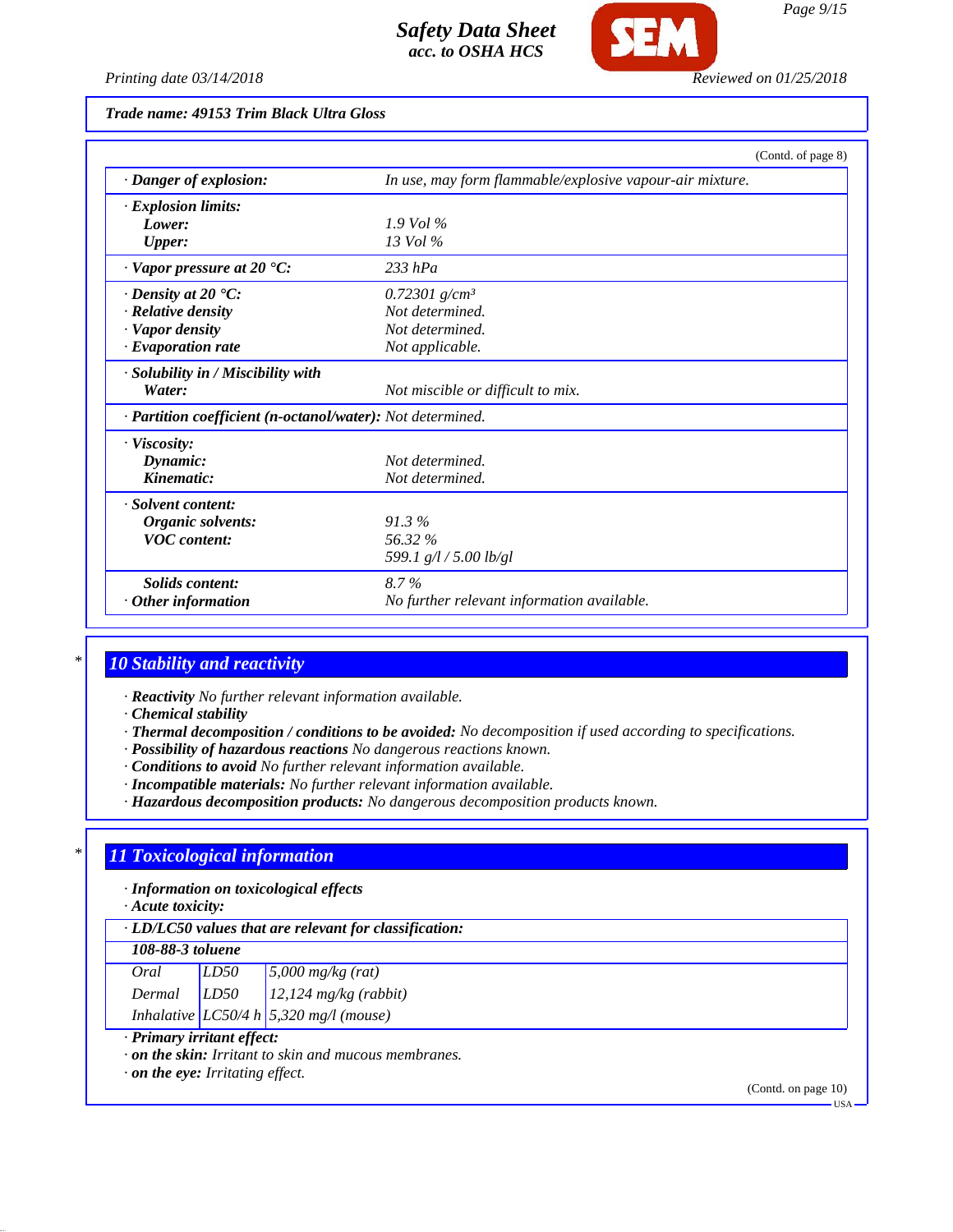*Printing date 03/14/2018 Reviewed on 01/25/2018*

#### *Trade name: 49153 Trim Black Ultra Gloss*

*· Sensitization: No sensitizing effects known.*

*· Additional toxicological information:*

*The product shows the following dangers according to internally approved calculation methods for preparations: Irritant*

#### *· Carcinogenic categories*

|                        | $\cdot$ IARC (International Agency for Research on Cancer) |    |
|------------------------|------------------------------------------------------------|----|
| $108-88-3$ toluene     |                                                            |    |
| $1330 - 20 - 7$ xylene |                                                            |    |
|                        | $1333-86-4$ Carbon black                                   | 2B |
|                        | $100-41-4$ ethylbenzene                                    | 2B |
| $\mathbf{X}$           | $\cdots$<br>$\mathbf{r}$                                   |    |

*· NTP (National Toxicology Program)*

*None of the ingredients is listed.*

#### *· OSHA-Ca (Occupational Safety & Health Administration)*

*68911-87-5 montmorilontie clay complex*

### *\* 12 Ecological information*

*· Toxicity*

- *· Aquatic toxicity: No further relevant information available.*
- *· Persistence and degradability No further relevant information available.*
- *· Behavior in environmental systems:*
- *· Bioaccumulative potential No further relevant information available.*
- *· Mobility in soil No further relevant information available.*
- *· Additional ecological information:*
- *· General notes:*

*Do not allow product to reach ground water, water course or sewage system, even in small quantities. Danger to drinking water if even extremely small quantities leak into the ground.*

- *· Results of PBT and vPvB assessment*
- *· PBT: Not applicable.*
- *· vPvB: Not applicable.*
- *· Other adverse effects No further relevant information available.*

## *13 Disposal considerations*

- *· Waste treatment methods*
- *· Recommendation:*

*Must not be disposed of together with household garbage. Do not allow product to reach sewage system.*

- *· Uncleaned packagings:*
- *· Recommendation: Disposal must be made according to official regulations.*

## *\* 14 Transport information*

*· UN-Number*

*· DOT, ADR, IMDG, IATA UN1950*

(Contd. on page 11)

USA

(Contd. of page 9)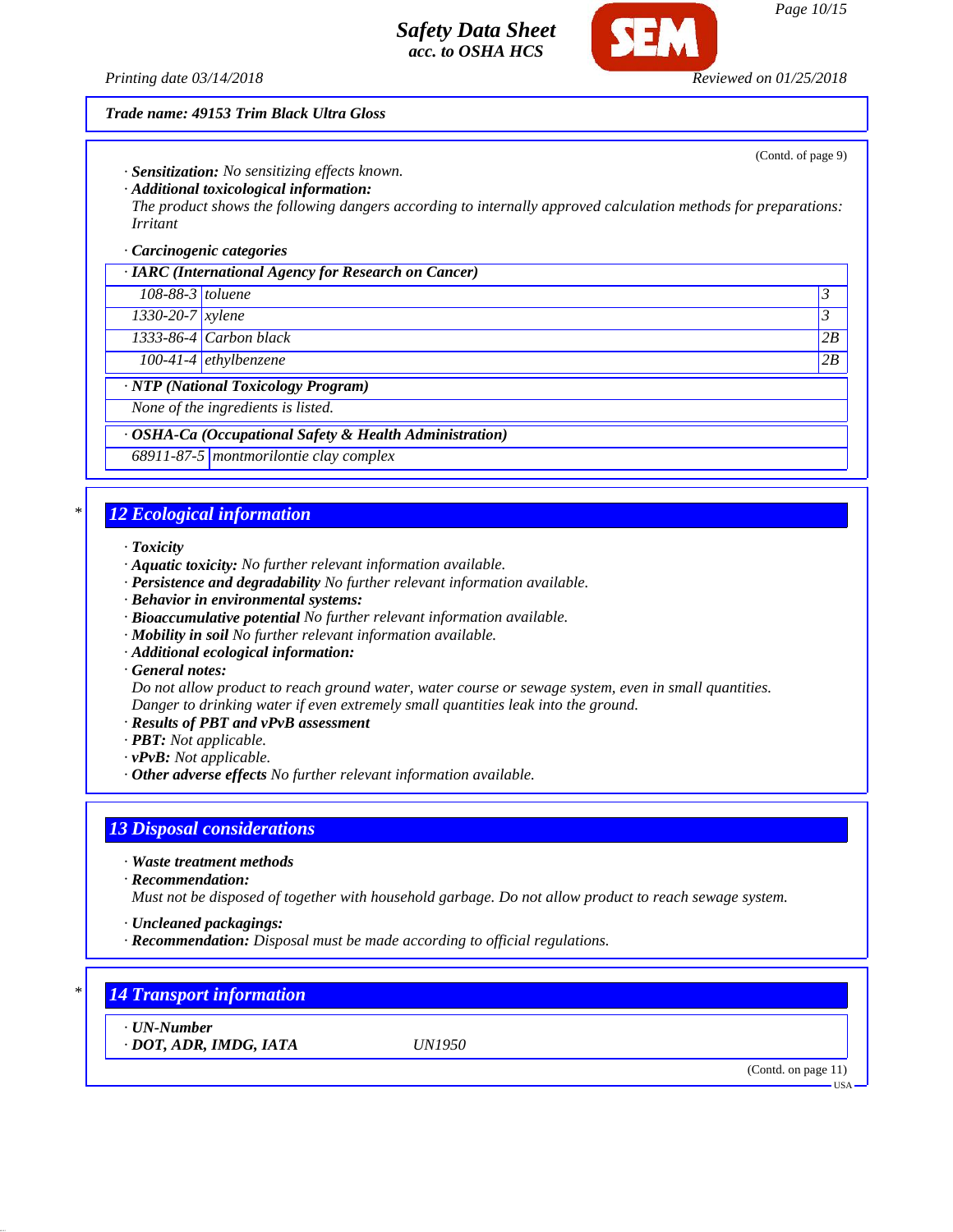

SEM

*Trade name: 49153 Trim Black Ultra Gloss*

|                                | (Contd. of page 10)                                                                                                                                                                                                                                                                                                                                                                                                                                                                                                              |
|--------------------------------|----------------------------------------------------------------------------------------------------------------------------------------------------------------------------------------------------------------------------------------------------------------------------------------------------------------------------------------------------------------------------------------------------------------------------------------------------------------------------------------------------------------------------------|
| · UN proper shipping name      |                                                                                                                                                                                                                                                                                                                                                                                                                                                                                                                                  |
| $\cdot$ DOT                    | Aerosols, flammable                                                                                                                                                                                                                                                                                                                                                                                                                                                                                                              |
| $\cdot$ ADR                    | 1950 Aerosols                                                                                                                                                                                                                                                                                                                                                                                                                                                                                                                    |
| $\cdot$ IMDG                   | <b>AEROSOLS</b>                                                                                                                                                                                                                                                                                                                                                                                                                                                                                                                  |
| $\cdot$ IATA                   | AEROSOLS, flammable                                                                                                                                                                                                                                                                                                                                                                                                                                                                                                              |
| · Transport hazard class(es)   |                                                                                                                                                                                                                                                                                                                                                                                                                                                                                                                                  |
| $\cdot$ DOT                    |                                                                                                                                                                                                                                                                                                                                                                                                                                                                                                                                  |
|                                |                                                                                                                                                                                                                                                                                                                                                                                                                                                                                                                                  |
| · Class                        | 2.1                                                                                                                                                                                                                                                                                                                                                                                                                                                                                                                              |
| · Label                        | 2.1                                                                                                                                                                                                                                                                                                                                                                                                                                                                                                                              |
| $\cdot$ ADR                    |                                                                                                                                                                                                                                                                                                                                                                                                                                                                                                                                  |
| $\cdot Class$                  | 2 5F Gases                                                                                                                                                                                                                                                                                                                                                                                                                                                                                                                       |
| · Label                        | 2.1                                                                                                                                                                                                                                                                                                                                                                                                                                                                                                                              |
|                                |                                                                                                                                                                                                                                                                                                                                                                                                                                                                                                                                  |
| · Class                        | 2.1                                                                                                                                                                                                                                                                                                                                                                                                                                                                                                                              |
| · Label                        | 2.1                                                                                                                                                                                                                                                                                                                                                                                                                                                                                                                              |
| · Packing group                |                                                                                                                                                                                                                                                                                                                                                                                                                                                                                                                                  |
| · DOT, ADR, IMDG, IATA         | Void                                                                                                                                                                                                                                                                                                                                                                                                                                                                                                                             |
|                                |                                                                                                                                                                                                                                                                                                                                                                                                                                                                                                                                  |
| · Environmental hazards:       |                                                                                                                                                                                                                                                                                                                                                                                                                                                                                                                                  |
| · Marine pollutant:            | N <sub>O</sub>                                                                                                                                                                                                                                                                                                                                                                                                                                                                                                                   |
| · Special precautions for user | <b>Warning: Gases</b>                                                                                                                                                                                                                                                                                                                                                                                                                                                                                                            |
| · EMS Number:                  | $F-D, S-U$                                                                                                                                                                                                                                                                                                                                                                                                                                                                                                                       |
| Stowage Code                   | SW1 Protected from sources of heat.                                                                                                                                                                                                                                                                                                                                                                                                                                                                                              |
|                                |                                                                                                                                                                                                                                                                                                                                                                                                                                                                                                                                  |
|                                |                                                                                                                                                                                                                                                                                                                                                                                                                                                                                                                                  |
|                                |                                                                                                                                                                                                                                                                                                                                                                                                                                                                                                                                  |
|                                | quarters.                                                                                                                                                                                                                                                                                                                                                                                                                                                                                                                        |
| · Segregation Code             |                                                                                                                                                                                                                                                                                                                                                                                                                                                                                                                                  |
|                                |                                                                                                                                                                                                                                                                                                                                                                                                                                                                                                                                  |
|                                |                                                                                                                                                                                                                                                                                                                                                                                                                                                                                                                                  |
|                                | SW22 For AEROSOLS with a maximum capacity of 1 litre:<br>Category A. For AEROSOLS with a capacity above 1 litre:<br>Category B. For WASTE AEROSOLS: Category C, Clear of living<br>SG69 For AEROSOLS with a maximum capacity of 1 litre:<br>Segregation as for class 9. Stow "separated from" class 1 except for<br>division 1.4. For AEROSOLS with a capacity above 1 litre:<br>Segregation as for the appropriate subdivision of class 2. For<br>WASTE AEROSOLS: Segregation as for the appropriate subdivision<br>of class 2. |

*Page 11/15*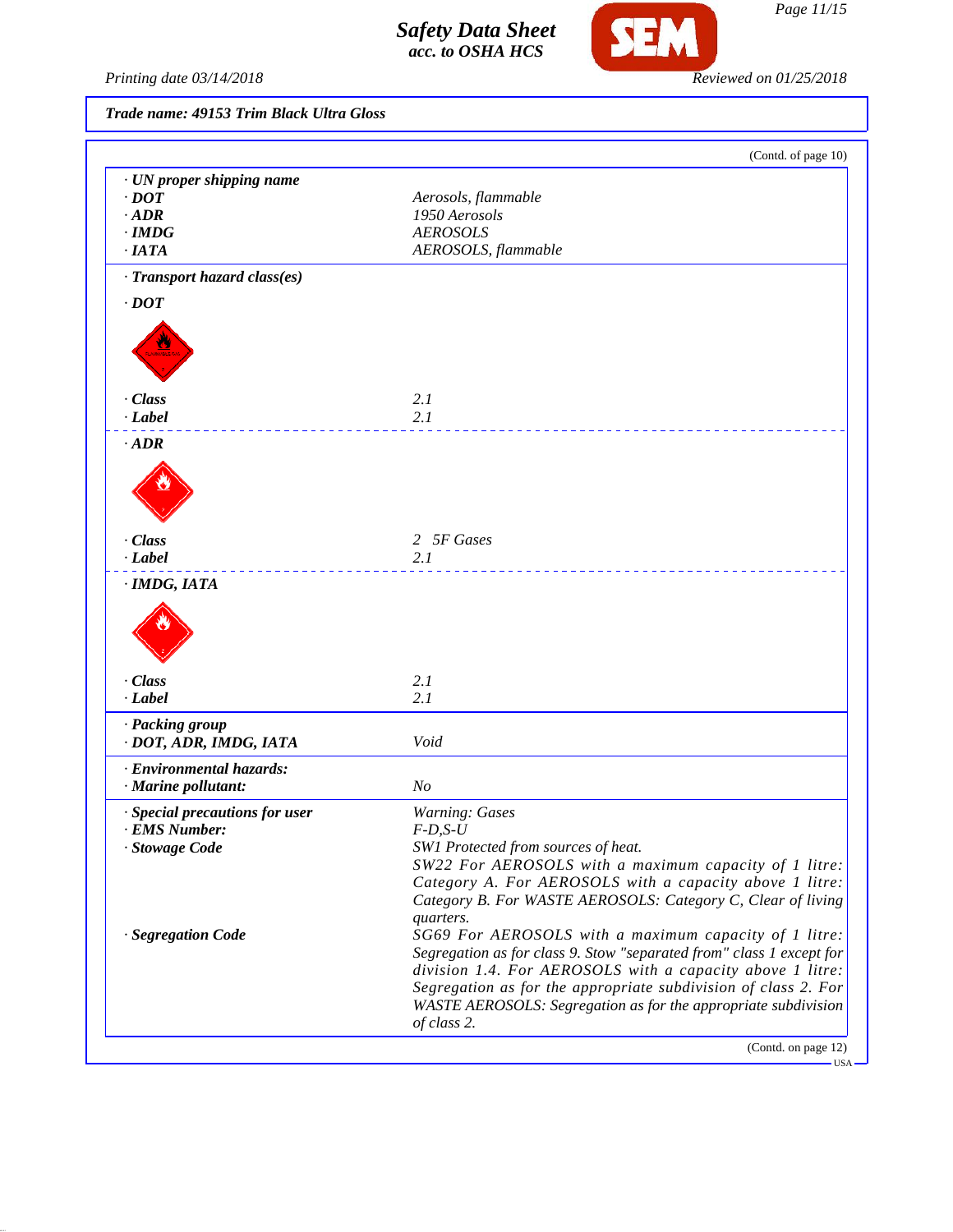

**SEM** 

*Trade name: 49153 Trim Black Ultra Gloss*

|                                              | (Contd. of page $11$ )             |
|----------------------------------------------|------------------------------------|
| · Transport in bulk according to Annex II of |                                    |
| <b>MARPOL73/78 and the IBC Code</b>          | Not applicable.                    |
| $\cdot$ Transport/Additional information:    |                                    |
| $\cdot$ DOT                                  |                                    |
| $\cdot$ Quantity limitations                 | On passenger aircraft/rail: 75 kg  |
|                                              | On cargo aircraft only: 150 kg     |
| $\cdot$ ADR                                  |                                    |
| $\cdot$ Excepted quantities (EQ)             | Code: E0                           |
|                                              | Not permitted as Excepted Quantity |
| $\cdot$ IMDG                                 |                                    |
| $\cdot$ Limited quantities (LQ)              | H                                  |
| $\cdot$ Excepted quantities (EQ)             | Code: E0                           |
|                                              | Not permitted as Excepted Quantity |
| · UN "Model Regulation":                     | UN 1950 AEROSOLS, 2.1              |

# *\* 15 Regulatory information*

*· Safety, health and environmental regulations/legislation specific for the substance or mixture · Sara*

|                                                   | · Section 355 (extremely hazardous substances):                           |  |  |
|---------------------------------------------------|---------------------------------------------------------------------------|--|--|
| None of the ingredient is listed.                 |                                                                           |  |  |
| · Section 313 (Specific toxic chemical listings): |                                                                           |  |  |
| 108-88-3 toluene                                  |                                                                           |  |  |
|                                                   | $\overline{78-93-3}$ butanone                                             |  |  |
|                                                   | Acrylic Resin                                                             |  |  |
| 1330-20-7 xylene                                  |                                                                           |  |  |
|                                                   | $100-41-4$ ethylbenzene                                                   |  |  |
| · TSCA (Toxic Substances Control Act):            |                                                                           |  |  |
|                                                   | $67-64-1$ acetone                                                         |  |  |
|                                                   | 108-88-3 toluene                                                          |  |  |
|                                                   | 763-69-9 ethyl 3-ethoxypropionate                                         |  |  |
|                                                   | 110-19-0 isobutyl acetate                                                 |  |  |
|                                                   | $78-93-3$ butanone                                                        |  |  |
|                                                   | $\overline{123}$ -86-4   n-butyl acetate                                  |  |  |
|                                                   | 108-65-6 2-methoxy-1-methylethyl acetate                                  |  |  |
| $1330 - 20 - 7$ xylene                            |                                                                           |  |  |
|                                                   | $1333-86-4$ Carbon black                                                  |  |  |
|                                                   | 16883-83-3 benzyl 3-isobutryloxy-1-isopropyl-2-2-dimethylpropyl phthalate |  |  |
|                                                   | 68911-87-5 montmorilontie clay complex                                    |  |  |
|                                                   | $100-41-4$ ethylbenzene                                                   |  |  |
|                                                   | 9038-95-3 OXIRANE, ME, POLYMER                                            |  |  |
|                                                   | (Contd. on page 13)<br>—— USA                                             |  |  |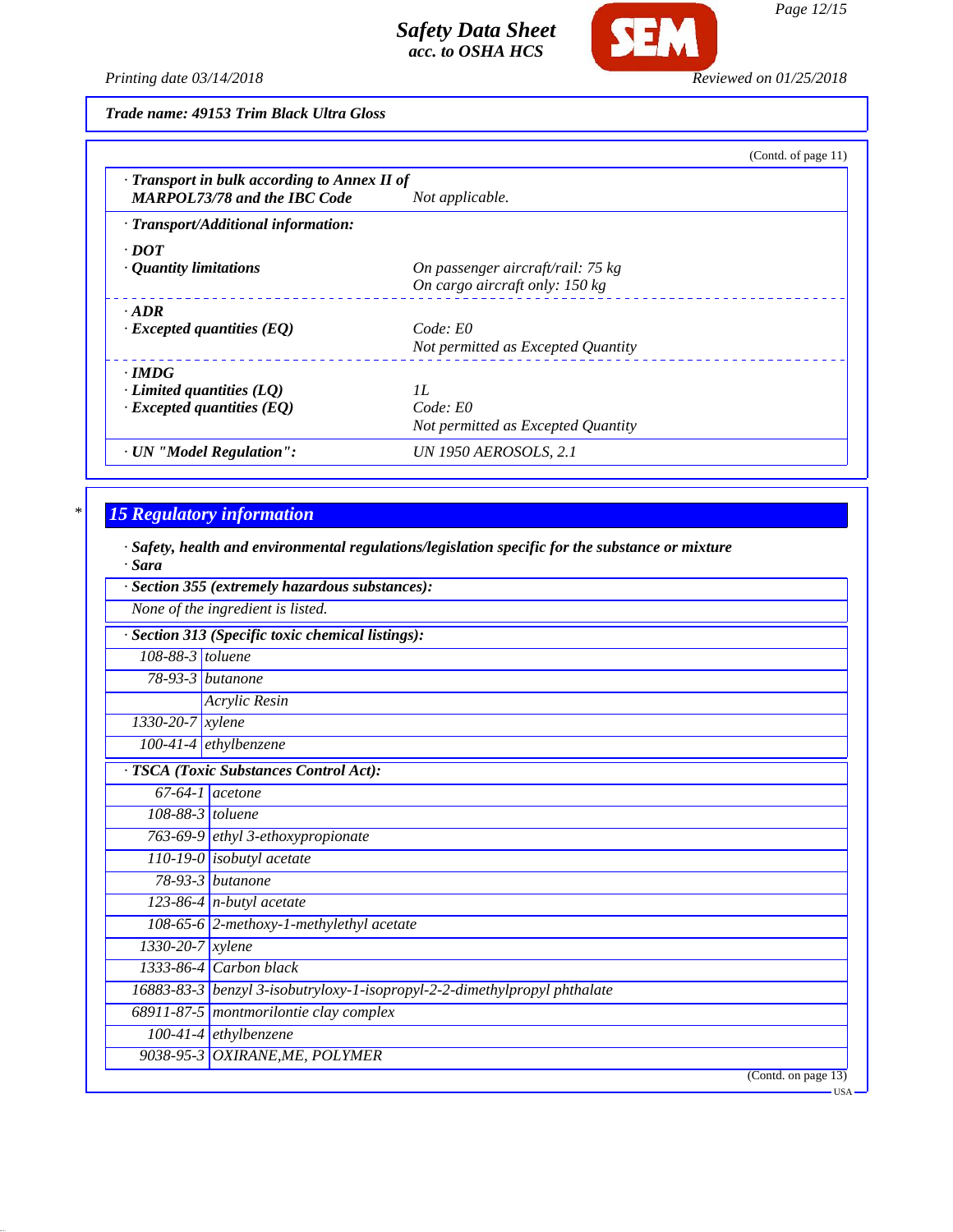

*Page 13/15*

*Printing date 03/14/2018 Reviewed on 01/25/2018*

*Trade name: 49153 Trim Black Ultra Gloss*

|                                                                    |                                                                                                              | (Contd. of page 12) |
|--------------------------------------------------------------------|--------------------------------------------------------------------------------------------------------------|---------------------|
|                                                                    | $\overline{78}$ -83-1   butanol                                                                              |                     |
|                                                                    | · TSCA new (21st Century Act) (Substances not listed)                                                        |                     |
|                                                                    | 68476-86-8 Petroleum gases, liquefied, sweetened                                                             |                     |
| $\cdot$ Proposition 65                                             |                                                                                                              |                     |
|                                                                    | Chemicals known to cause cancer:                                                                             |                     |
| $1330-20-7$ xylene                                                 |                                                                                                              |                     |
|                                                                    | 1333-86-4 Carbon black                                                                                       |                     |
|                                                                    | $100-41-4$ ethylbenzene                                                                                      |                     |
|                                                                    | · Chemicals known to cause reproductive toxicity for females:                                                |                     |
|                                                                    | None of the ingredients is listed.                                                                           |                     |
|                                                                    | Chemicals known to cause reproductive toxicity for males:                                                    |                     |
|                                                                    | None of the ingredients is listed.                                                                           |                     |
|                                                                    | Chemicals known to cause developmental toxicity:                                                             |                     |
| 108-88-3 toluene                                                   |                                                                                                              |                     |
|                                                                    | · Cancerogenity categories                                                                                   |                     |
|                                                                    | <b>EPA</b> (Environmental Protection Agency)                                                                 |                     |
| $67-64-1$ acetone                                                  |                                                                                                              | I                   |
| 108-88-3 $toluene$                                                 |                                                                                                              | I                   |
|                                                                    | 78-93-3 butanone                                                                                             | I                   |
| $1330 - 20 - 7$ xylene                                             |                                                                                                              | I                   |
|                                                                    | $100-41-4$ ethylbenzene                                                                                      | D                   |
| · TLV (Threshold Limit Value established by ACGIH)                 |                                                                                                              |                     |
| $67-64-1$ acetone                                                  |                                                                                                              | A4                  |
| 108-88-3 toluene                                                   |                                                                                                              | A4                  |
| 1330-20-7 xylene                                                   |                                                                                                              | A4                  |
|                                                                    | 1333-86-4 Carbon black                                                                                       | A4                  |
|                                                                    | $100-41-4$ ethylbenzene                                                                                      | A <sub>3</sub>      |
| · NIOSH-Ca (National Institute for Occupational Safety and Health) |                                                                                                              |                     |
|                                                                    | 1333-86-4 Carbon black                                                                                       |                     |
|                                                                    | $CHS$ label elements The product is classified and labeled according to the Globally Harmonized System (GHS) |                     |

*· GHS label elements The product is classified and labeled according to the Globally Harmonized System (GHS). · Hazard pictograms*



*· Signal word Danger*

*· Hazard-determining components of labeling: acetone toluene butanone n-butyl acetate · Hazard statements H222 Extremely flammable aerosol.*

(Contd. on page 14)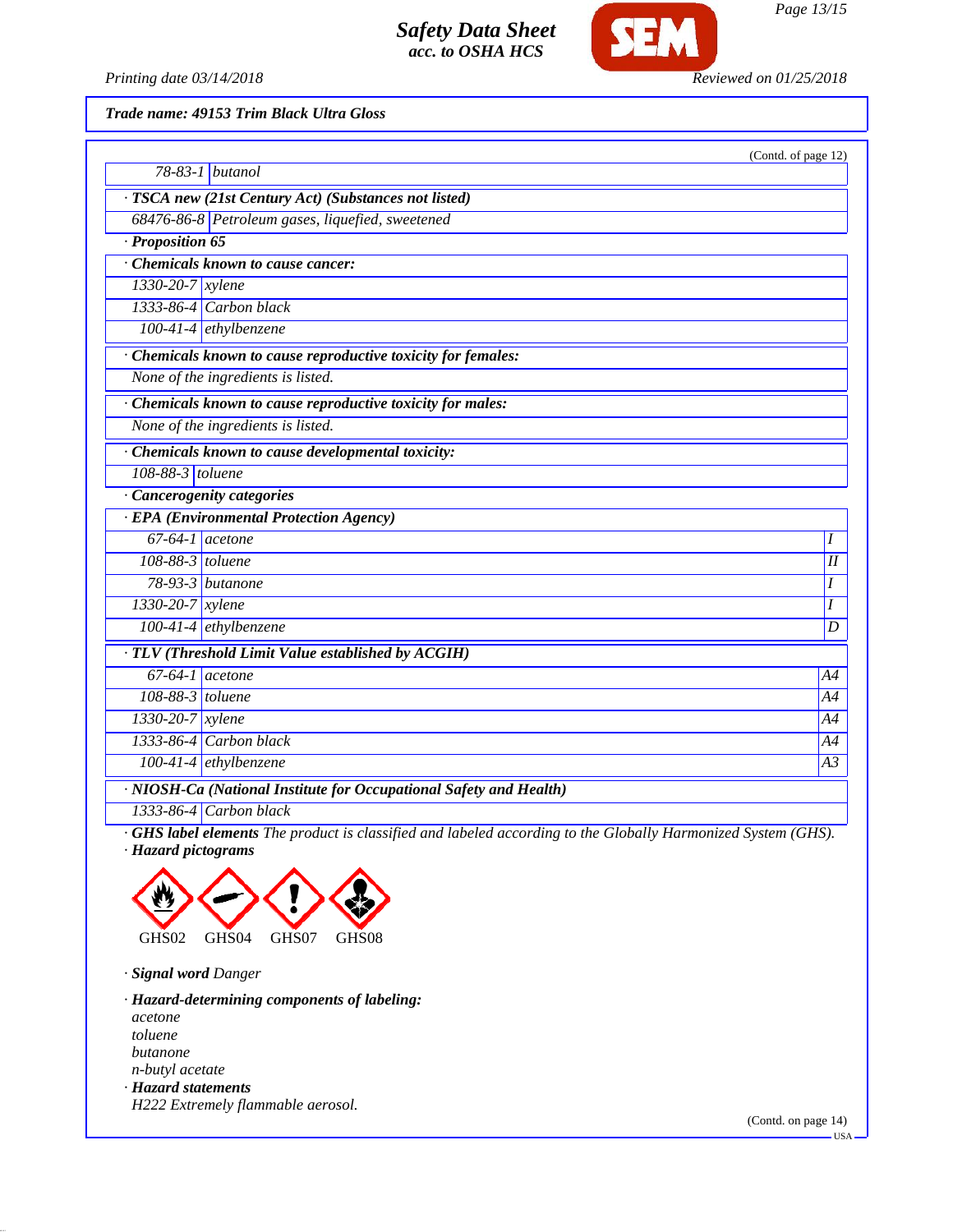*Printing date 03/14/2018 Reviewed on 01/25/2018*

*Page 14/15*

#### *Trade name: 49153 Trim Black Ultra Gloss*

|                                     | (Contd. of page 13)                                                                                           |
|-------------------------------------|---------------------------------------------------------------------------------------------------------------|
|                                     | H280 Contains gas under pressure; may explode if heated.                                                      |
| H315 Causes skin irritation.        |                                                                                                               |
| H319 Causes serious eye irritation. |                                                                                                               |
| H351 Suspected of causing cancer.   |                                                                                                               |
|                                     | H361 Suspected of damaging fertility or the unborn child.                                                     |
|                                     | H336 May cause drowsiness or dizziness.                                                                       |
|                                     | H373 May cause damage to organs through prolonged or repeated exposure.                                       |
| <b>Precautionary statements</b>     |                                                                                                               |
| P <sub>201</sub>                    | Obtain special instructions before use.                                                                       |
| P <sub>202</sub>                    | Do not handle until all safety precautions have been read and understood.                                     |
| <i>P210</i>                         | Keep away from heat/sparks/open flames/hot surfaces. - No smoking.                                            |
| P211                                | Do not spray on an open flame or other ignition source.                                                       |
| P <sub>251</sub>                    | Pressurized container: Do not pierce or burn, even after use.                                                 |
| P260                                | Do not breathe dust/fume/gas/mist/vapors/spray.                                                               |
| P <sub>264</sub>                    | Wash thoroughly after handling.                                                                               |
| P271                                | Use only outdoors or in a well-ventilated area.                                                               |
| P <sub>280</sub>                    | Wear protective gloves/protective clothing/eye protection/face protection.                                    |
| $P302 + P352$                       | If on skin: Wash with plenty of water.                                                                        |
| $P304 + P340$                       | IF INHALED: Remove person to fresh air and keep comfortable for breathing.                                    |
|                                     | P305+P351+P338 If in eyes: Rinse cautiously with water for several minutes. Remove contact lenses, if present |
|                                     | and easy to do. Continue rinsing.                                                                             |
| $P308 + P313$                       | IF exposed or concerned: Get medical advice/attention.                                                        |
| P312                                | Call a poison center/doctor if you feel unwell.                                                               |
| P321                                | Specific treatment (see on this label).                                                                       |
| P314                                | Get medical advice/attention if you feel unwell.                                                              |
| $P362 + P364$                       | Take off contaminated clothing and wash it before reuse.                                                      |
| $P332 + P313$                       | If skin irritation occurs: Get medical advice/attention.                                                      |
| $P337 + P313$                       | If eye irritation persists: Get medical advice/attention.                                                     |
| $P403 + P233$                       | Store in a well-ventilated place. Keep container tightly closed.                                              |
| P <sub>405</sub>                    | Store locked up.                                                                                              |
| $P410 + P403$                       | Protect from sunlight. Store in a well-ventilated place.                                                      |
| $P410 + P412$                       | Protect from sunlight. Do not expose to temperatures exceeding $50^{\circ}C/122^{\circ}F$ .                   |
| P501                                | Dispose of contents/container in accordance with local/regional/national/international                        |
|                                     | regulations.                                                                                                  |

*· Chemical safety assessment: A Chemical Safety Assessment has not been carried out.*

### *\* 16 Other information*

*This information is based on our present knowledge. However, this shall not constitute a guarantee for any specific product features and shall not establish a legally valid contractual relationship.*

- *· Department issuing SDS: Environment protection department.*
- *· Contact: Rita Joiner (rjoiner@semproducts.com)*
- *· Date of preparation / last revision 03/14/2018 / 12*
- *· Abbreviations and acronyms:*

*RID: Règlement international concernant le transport des marchandises dangereuses par chemin de fer (Regulations Concerning the International Transport of Dangerous Goods by Rail)*

*ICAO: International Civil Aviation Organisation*

*ADR: Accord européen sur le transport des marchandises dangereuses par Route (European Agreement concerning the International Carriage of Dangerous Goods by Road)*

*IMDG: International Maritime Code for Dangerous Goods*

*DOT: US Department of Transportation*

*IATA: International Air Transport Association*

*ACGIH: American Conference of Governmental Industrial Hygienists*

*EINECS: European Inventory of Existing Commercial Chemical Substances*

(Contd. on page 15)